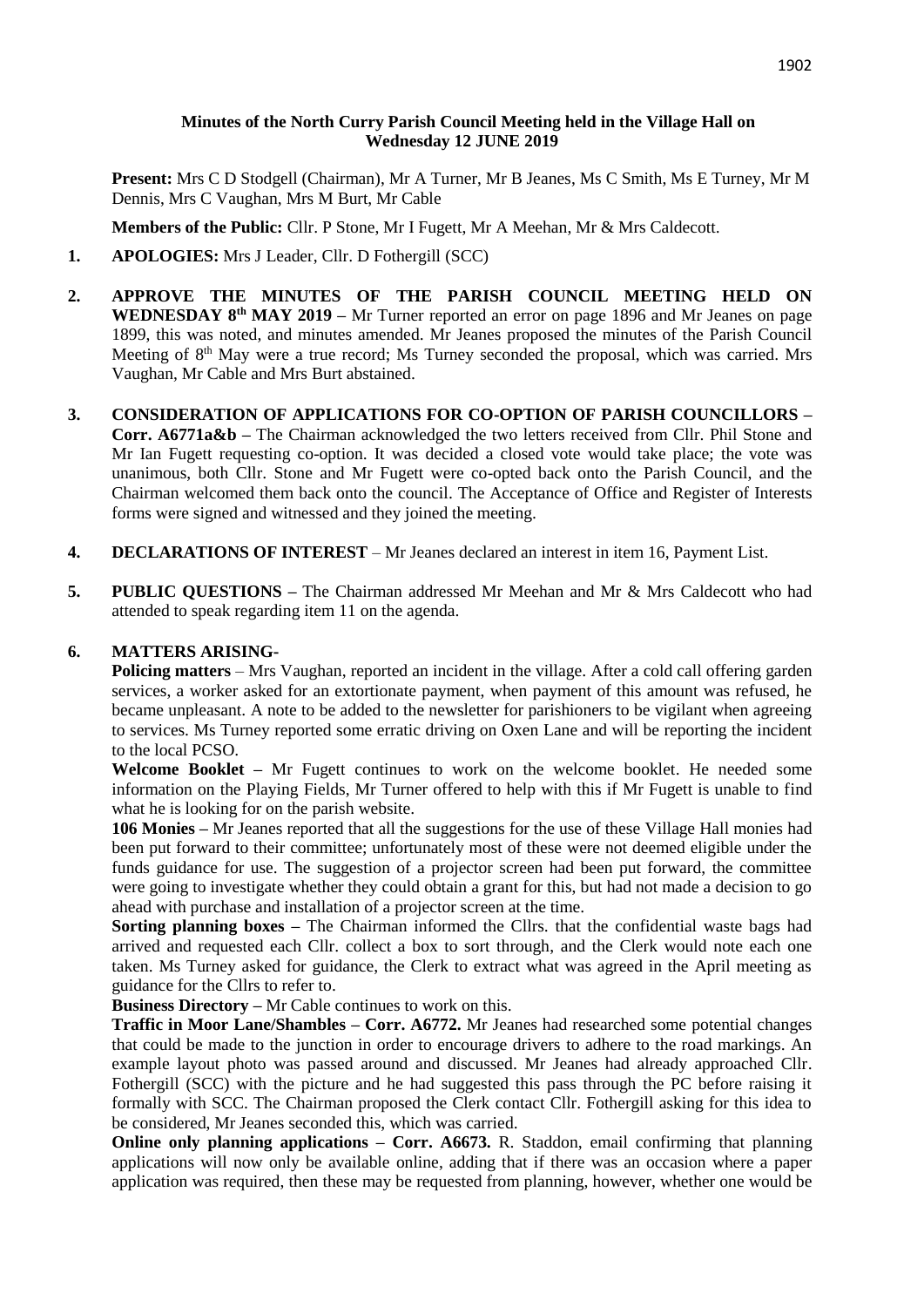forwarded would depend on the nature of the application and the decision will be at the discretion of the planning department. The Chairman referred to **Corr. A6775** also from R. Staddon with relation to online planning applications, confirms that the purchase of a laptop computer for the Parish Council to use, would be considered acceptable use of CIL monies should the parish wish to use these funds. The consideration of purchasing a laptop will be added to the agenda for July.

**ANY OTHER MATTERS ARISING-** The Chairman reported that due to minor changes in the audit (AGAR) form, an amended form was to be signed in the council's presence before being sent. Mr Jeanes summarised the amendments and proposed it be accepted, this was seconded by Mr Turner, which was carried.

**Corr. A6774. R. Alford regarding the savings from not installing streetlights at Lockyer's Field.**  The Chairman reported that although Mr Alford agreed that an initial offer of funds were made to the PC prior to the S106 Deed of Variation, the matter was not progressed, the funds are now frozen therefore no monies are now available. He was willing to discuss this, the Chairman proposed that Cllr. Stone, Mr Turner and herself meet with Mr Alford to discuss this further; this was seconded by Mrs Vaughan, which was carried. Clerk to set up the meeting.

**Public notice board –** Mr Jeanes reported that that public notice board had now been tidied up and guidelines for its use have been displayed. The Chairman thanked Mr Jeanes and commented on the praise received by parishioners for his efforts.

Mr Jeanes suggested we bring forward **item 11** on the agenda in order that the members of the public need not remain for the rest of the meeting if they did not wish to. The Chairman agreed, and item 11 moved up to **item seven** on the agenda.

## **7. TO CONSIDER SUPPORTING THE REQUESTED SPEED LIMIT CHANGE IN MOOR**

**LANE. Corr. A6776.** A letter and petition from Grant and Kate Caldecott. The Chairman summarised the details of the letter, which requests support from the PC to extend the 30mph village speed limit down to the bottom of Moor Lane, by the village sign post and flood gates. This section of road is currently a 60mph zone, and with no verges or pavements, they believe the current speed limit is a danger to pedestrians and horses. Mr Meehan had asked prior to the meeting to address the PC on item 11, unfortunately he choose to discuss the 20s plenty campaign and various speed issues in the village and requested the PC create a speed policy. There was much discussion; the Chairman invited Mr Meehan to raise his concerns formally so that the PC can address them, as a separate agenda item in the next meeting, noting that the PC had not been sited on anything to do with the 20s plenty campaign which is ongoing in the village. Discussion and creation of a speed policy to be added to the July agenda. Cllr. Stone said he would prepare something as a beginning point for the policy before the next meeting. Mr & Mrs Caldecott further explained their reasoning for requesting the speed limit change. The Chairman proposed the PC contact SCC and ask for the extension of the speed limit, this was seconded by Mr Turner, which was carried. Clerk to contact Cllr. Fothergill with the petition and letter from Mr & Mrs Caldecott to request the change.

**8.20pm Mr Meehan left the meeting. –** Mr and Mrs Caldecott were interested in learning about the A358 proposals; the Chairman gave them the most recent correspondence regarding this to read.

**8. TO DECIDE A WAY FORWARD ON THE STABLE HEATING SYSTEM.** Mr Jeanes summarised the options, as discussed in the last meeting, how the system would work and what changes would need to be made for installation and confirmed receipt of the final quote. There was much discussion regarding grants and potential cost savings and the difference in running costs.

### 8**.25pm Mr & Mrs Caldecott left the meeting.**

Mr Dennis apologised for not having the time to investigate this alongside Mr Jeanes, and commented that some of the figures on savings didn't seem very high or measure up with his own experience of installing green energy sources and proposed that it should be investigated further. Mrs Vaughan suggested that an independent body or energy consultant is contacted to give the PC some accurate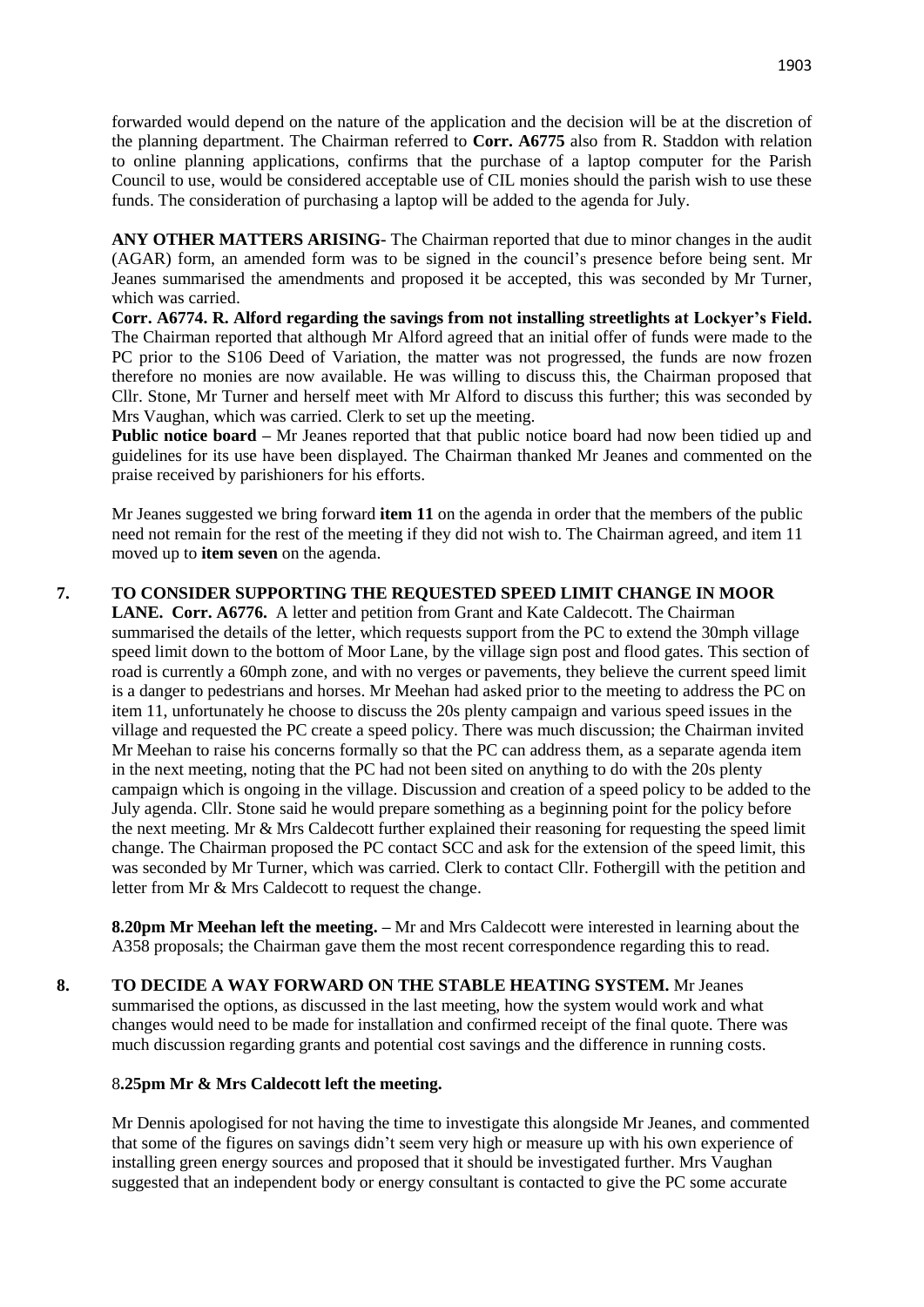figures on savings and grants available, it was agreed this was a good idea and that there were also non-financial benefits of a greener system to consider. Mr Dennis agreed to look into the options further and report his finding at the next meeting.

- **9. TO CONSIDER AND APPROVE ADDITIONAL COST OF £30.50 FOR A CONTAINER GROWN TREE INSTEAD OF A BARE ROUTE TREE IN CHURCH ROAD.** The Chairman explained that due to the time of year and weather, and with Cllr. Stones advice, she had authorised payment of this amount for a more established tree. Mrs Vaughan proposed this was acceptable, seconded by Mr Cable, which was carried.
- **10. TO CONSIDER USE OF CIL MONIES FOR SCHOOL PLAY EQUIPMENT.** The Chairman commented on the length of time taken to try to reach a firm answer from the Council on the use of these funds for play equipment. The school have tried to provide some assurances of money spent in similar ways. The Chairman proposed the PC give their financial support but that the school underwrite the risk, so should SWT Council decide this is not suitable use of the funds and request the funding be re-paid, that the school is responsible. After discussion, it was suggested that Richard Huish Trust should underwrite the risk, rather than asking the village school to; the Chairman proposed that the Clerk write to the headmistress and inform her of what was discussed and ask her to suggest the best contact at Richard Huish Trust, this was seconded by Mr Dennis, and was carried. Mr Fugett abstained.
- **11. TO CONSIDER AND APPROVE COST FOR REMOVAL AND REPLACEMENT BENCH IN CHURCH ROAD.** Mr Jeanes reported that the cost of a 5ft teak/roble wooden bench, similar to the ones further along Church Road would cost in the region of £472 plus VAT, with an anchor kit costing a further £40 plus VAT. The Chairman requested that the donator of the broken bench is informed of our intention to replace it. Mr Jeanes had already enquired, resulting in there being no reason not to replace the bench. There was some discussion on where the bench could be sourced from. The Chairman proposed to replace the bench, seconded by Mr Jeanes, which was carried, the Chairman added a proposed total cost of up to £550, this was seconded by Mr Turner, which was carried. Mr Turner requested that the bench made from sustainably sourced wood.
- **12. TO DISCUSS A358UPDATE FROM R LANDER. Corr. A6777.** The Chairman summarised the letters between Highways England (HE) and Mr R Lander, which had already been circulated to the Cllrs. to review. The Chairman asked for any comments, thanks were noted to Mr Lander for his efforts and continuing to raise questions to HE regarding the proposals.
- **13. TO DISCUSS AND APPROVE OPENING A CO-OP DEPOSIT SAVINGS ACCOUNT.** Mr Jeanes reported that an instant access savings account, offering 0.5% interest is now available from the Co-Op. Mr Jeanes proposed opening the deposit account, which the majority of funds can be held in, earning a small amount of interest until they are required; the Chairman seconded this, which was carried.

## **13. TO CONSIDER AND APPROVE AN AMENDMENT FOR THE FINANCIAL REGULATIONS TO CORRESPOND WITH THE RISK ASSESSMENT. Corr. A6778.** Mr Jeanes explained that the internal auditor had noticed an inconsistency in wording between the Risk Assessment and the Financial Regulations concerning the quarterly check on bank reconciliations. Mr Jeanes proposed the amendment be made to paragraph 4.8 of the Financial Regulations to bring it in line with the Risk Assessment, this was seconded by the Chairman, and was carried.

# **15. CORRESPONDENCE**

**A6771 - A6778** already covered in matters arising and previous agenda items **A6779 – S. Pritchard SALC ref 75th VE Day 8th May 2020.** This notice had been forwarded to the Cllrs. prior to the meeting. The Chairman reminded them that Ms Smith had raised the marking of this event at the last meeting. The Chairman proposed the Clerk contact the Legion and the Church to find out if they would like to be involved with the PC plans. This was seconded by Ms Turney, and was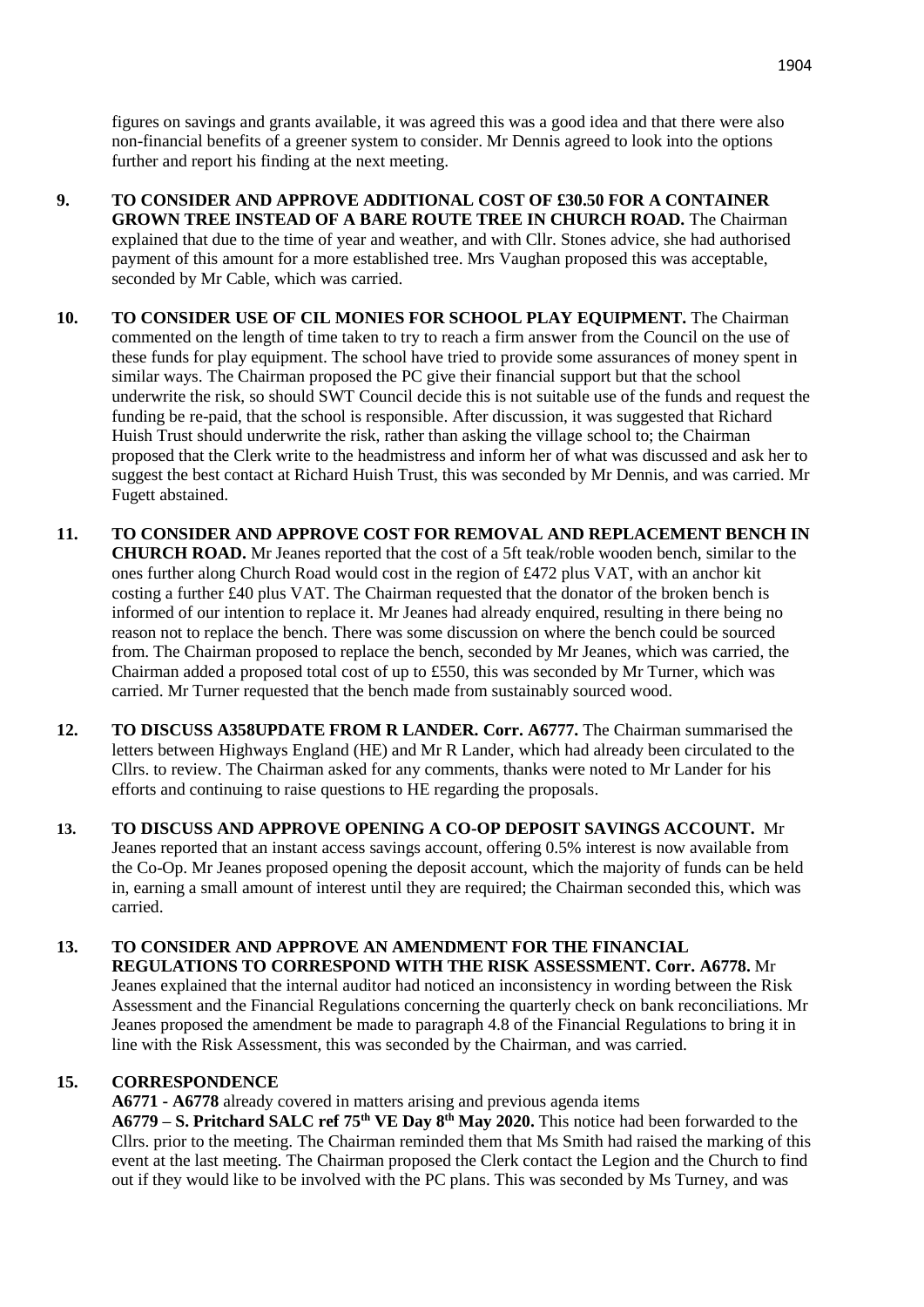carried. It was believed this would fall the same weekend as the May Fair; however, that should not affect celebrations as the events can be incorporated.

**A6780 – C. Browne. Regarding a bench seat at the top of Oxen Lane, near the bus stop.** The Chairman explained the request and supported the idea, she suggested the Clerk ask if Cllr. Fothergill can come out and view the Lane and advise us where the bench could be positioned. To be added to the July agenda.

**Other correspondence received today – Highways, Stopping up of highway order at 2 Lane Cottages, Windmill Hill –** do not need to comment.

**SWT Council – Extension to Road closure until 16 June –** Greenway – noted

**SWT Council - Night Road closure at Lillesdon, Borough Post and Stoke Road now 29 July – 9 August –**noted

**SWT Council - Road closure notification –** Cathanger Lane, Curry Mallet Parish – noted. **B6783. A. Meehan. Speed watch figures.** The Chairman requested that the times of the speed watch exercise be recorded in future.

**14. FINANCE – The Monthly Account** was presented by Mr Jeanes, detailing all receipts and payments (including monthly direct debits that are not listed below), he proposed it be accepted, seconded by the Chairman, which was carried.

**Payment list** – The Chairman presented the payment list and proposed it be approved, Ms Turney seconded the proposal, which was carried, Mr Jeanes abstained.

| Chq No               | Payee                                    | Amount |
|----------------------|------------------------------------------|--------|
| <b>BACS</b> Transfer | Viking $-$ paper and stamps              | 29.72  |
| <b>BACS</b> Transfer | Inkcredible – printer ink cartridges     | 75.10  |
| <b>BACS</b> Transfer | W. Baldwin $-$ Clerks salary             | 674.05 |
| <b>BACS</b> Transfer | NCVH (May room hire)                     | 60.60  |
| <b>BACS</b> Transfer | $B A & M K Jeanes - grass cutting (May)$ | 40.83  |

Mr Jeanes reported Mrs Hembrow, who undertook the internal audit, asked if instead of payment for her services, a donation is made to North Curry C of E School for books. Mr Jeanes proposed an amount of £30 be donated; this was seconded by the Chairman, and was carried.

# **COMMITTEE / DELEGATE REPORTS-**

**Footpaths –** Cllr. Stone reported he had been cleaning footpath stiles. He also mentioned there appeared to have been no planting around the solar panels in Knapp and offered to draft a letter to Lightsource. Mr Dennis will provide contact details.

**Playing Fields –** Mr Turner was disappointed to report that the zip wire had broken, resulting in an injured parishioner. The insurance company have been informed and are communicating with the manufacturers.

**Village Hall –** Ms Turney reported that the VH are looking for a new booking secretary and that work is to take place on the walls and slabs around the hall and car park to help with visibility. The Chairman reported the passing of Michael Griffiths former secretary to the Village Hall.

**Tree Warden –** Cllr. Stone reported a complaint regarding a tree on Barton Way which needed trimming; this is currently being addressed by SWT Council. Clerk to write to the land owner on Windmill Hill regarding the dead elm trees.

**Road Safety** – already discussed speed watch numbers from Mr Meehan. Committee remains to be established.

**Allotments –** nothing to report

**Stable –** nothing to report

**Flood Warden –** nothing to report